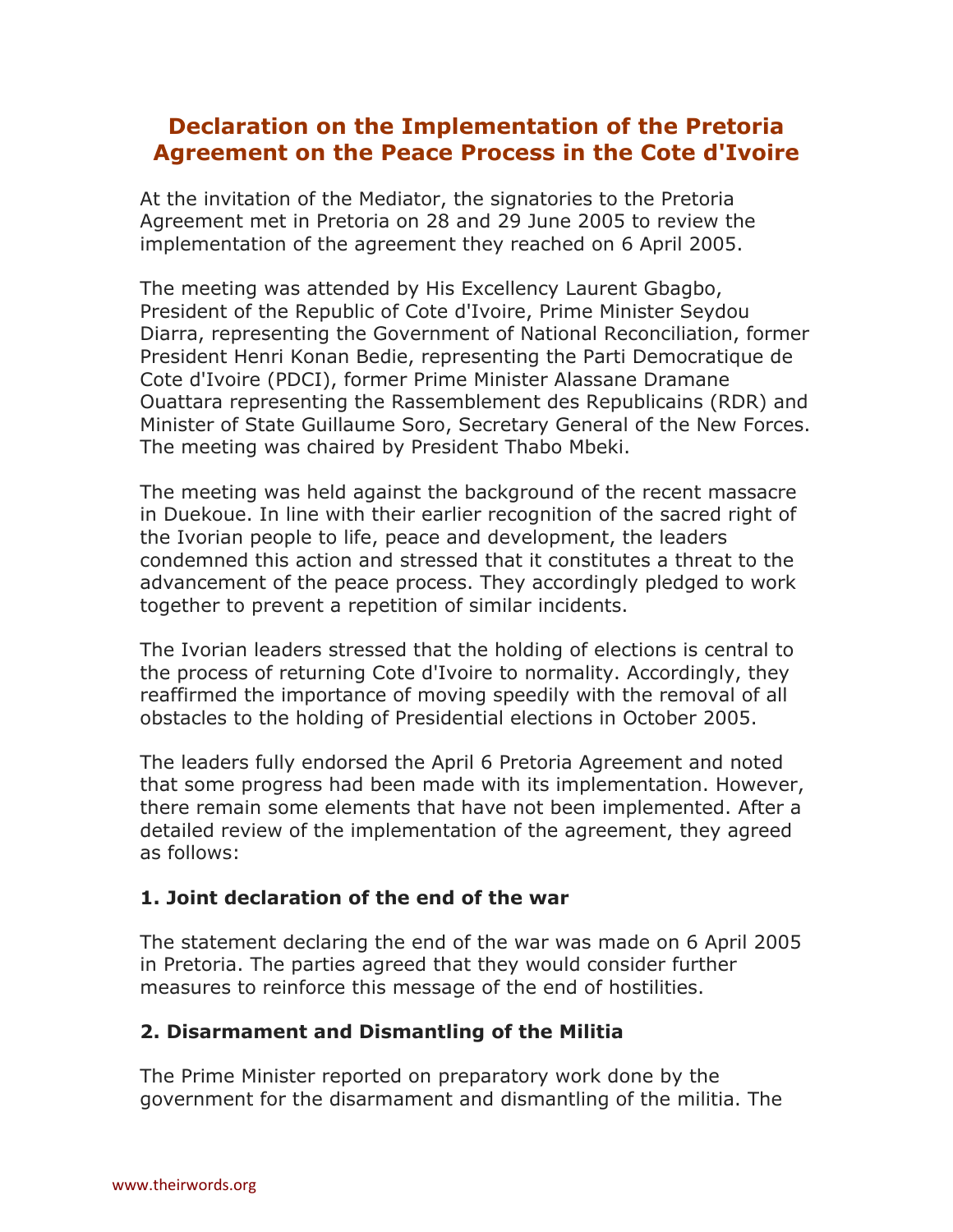meeting noted that the actual disarmament and dismantling of the militia has not yet commenced. In this regard, it was agreed that this process will commence immediately and end by 20 August 2005.

It was also agreed that the Troika, comprising the Prime Minister, the Mediator and ONUCI, will evaluate what additional support may be necessary to expedite this process, with a view also to shorten the time within which this task would be finalised.

## **3. Disarmament, Demobilisation and Reintegration (DDR)**

Recognising that it would be impossible to hold elections while this matter is outstanding, the meeting expressed great concern with the lack of progress with regard to the DDR process.

The meeting took note of the common will of the Chiefs of Staff of both forces to be part of the DDR process. They resumed military dialogue and withdrew heavy weapons from the frontline. They finalised a PNDDR/RC for the country and a timetable for the reorganisation and restoration of the defence and security forces.

The meeting strongly encouraged them to accomplish further progress in the DDR process. To this end, the Chiefs of Staff of FANCI and the FAFN will meet with the CNDDR on Thursday, July 7, 2005, to finalise the adoption of a DDR timetable.

The meeting was informed that the government has started to rehabilitate DDR sites in the North of the country. The Chairperson of the CNDDR assured the meeting that three sites in the North would be ready for the intake of combatants within three weeks. Sites in the South are ready.

Accordingly, it was agreed that the intake of combatants should start as from the end of July 2005, recognising the linkage with the decision to amend the Nationality and Identity laws as set out in item 8 below. In the meantime all other agreed programmes on DDR, such as sensitisation and rehabilitation of other sites would continue.

## **4. Ensuring security in the area under Forces Nouvelles control**

The meeting took note of the efforts to train 600 members of FN and urged all the roleplayers to speed up the process. Persons who are going to train members of the FN who will be responsible for normal policing after the regrouping of FN combatants have finalised their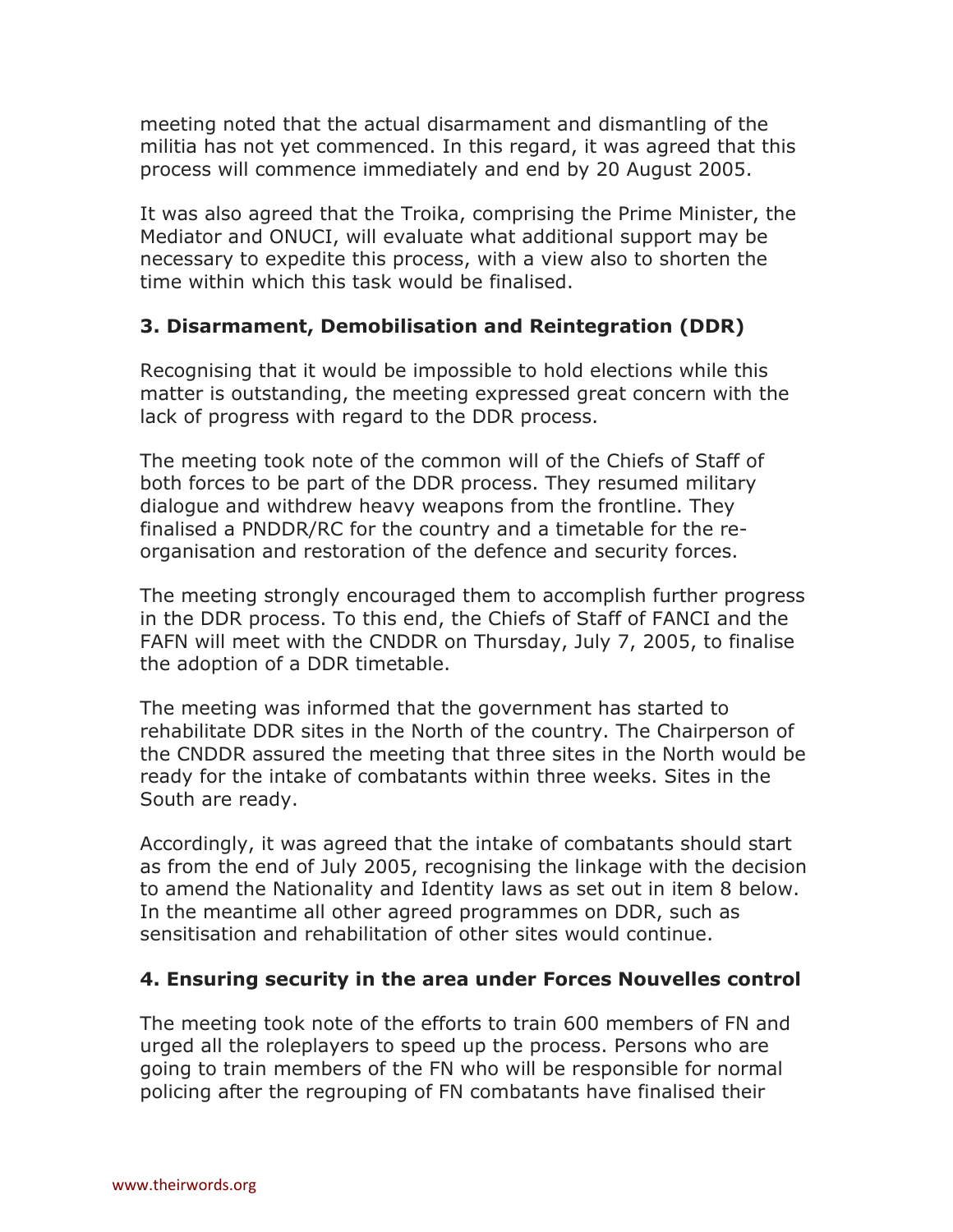training. The process of identifying 600 individuals to be trained is proceeding. The need for additional police support will be considered by ONUCI and the Mediation.

#### **5. Security of the members of Government from the FN and other Presidential candidates**

The Mediation has completed the training of security personnel who would be responsible for securing FN Ministers. These trained close protectors have returned to Cote d'Ivoire for deployment. The necessary security arrangements are now in place to allow the FN Ministers to fully resume their government duties. The Secretary General of the FN indicated that they are all ready to resume their government activities.

The global security plan for all FN Ministers will be finalised and adopted by the Chiefs of Staff at their meeting on 7 July 2005.

ONUCI and the Mediation will give priority to developing a protection plan and necessary security arrangements for Minister of State Guillaume Soro and Presidential candidates Henri Konan Bedie and Alassane Ouattara. They will also undertake a review of the necessary security plans for the elections, in particular access to voting places.

## **6. Independent Electoral Commission and Organisation of elections**

The legislation on the IEC should be adopted by July 15, 2005 and the IEC should become operational immediately thereafter and not later than July 31, 2005. The leaders reaffirmed that the IEC is the sole institution in charge of the electoral process and the National Institute of Statistics should report to the IEC on matters relating to the elections. The leaders recognised the positive role played by the United Nations Security Council in support of the electoral process and expressed appreciation for the urgent manner in which the UN has acted on their request.

The UN Secretary General is urged to speedily appoint the high level representative who will oversee the electoral process.

## **7. Ivorian Radio and Television (RTI)**

The agreement reached in Pretoria that President Gbagbo issue a decree to restore the status and management of the RTI has been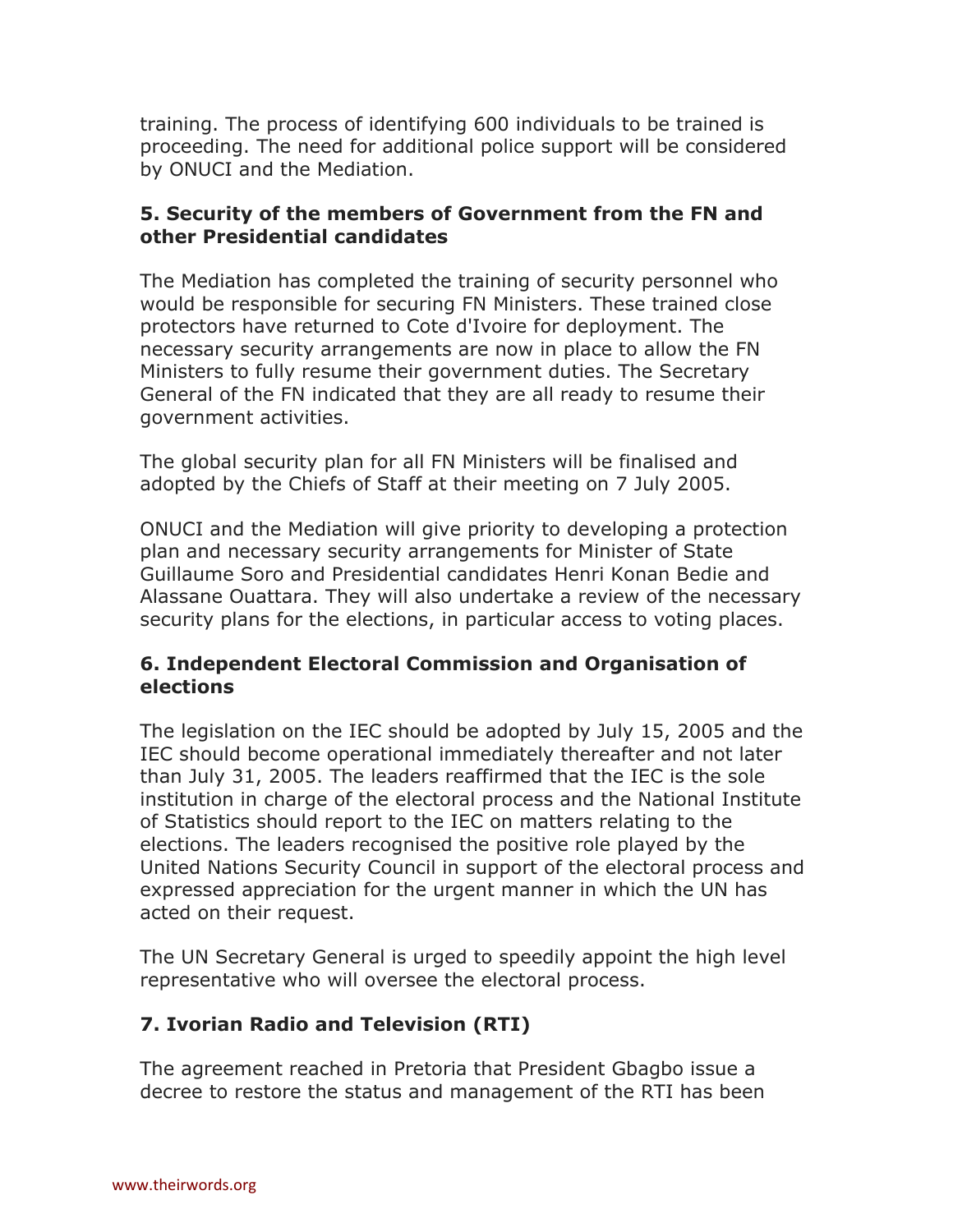implemented. The government is working on extending the infrastructure of the RTI to the rest of the country.

The leaders implored the management of the RTI to ensure that all parties are given fair access to state media and to improve the quality of the programmes.

## **8. Re-tabling of laws**

The meeting expressed concern that the laws have not been adopted as agreed to in the Pretoria agreement.

The parties made an appeal to the representatives of the people of Cote d'Ivoire in the National Assembly to contribute to the peace process by assisting in the implementation of this agreement.

In that regard, the National Assembly should adopt, by 15 July 2005, all the amendments to the seven laws proposed by the Mediation, failing which the Mediator is authorised to make a determination about exceptional measures, inter alia, ordinances and decrees, to be taken by the President to ensure the passage of the amendments.

The said laws relate to the IEC, Financing of Political Parties, Nationality, Identification, the Human Rights Commission, the Print Media and the Audio-Visual Communication.

The law on the financing of political parties would be amended to provide that parties outside the National Assembly would be funded provided that they have representatives at the local government level. Such funding will commence on 15 July 2005.

## **9. Eligibility to the Presidency of the Republic**

The parties recalled that the issue of the amendment of Article 35 of the Constitution had been a major obstacle in the advancement of the peace process. They acknowledged that the announcement by the President of the Republic on 26 April 2005 marked a significant milestone in the creation of a favourable environment towards the holding of elections. The parties committed themselves to build on this achievement.

Should it prove necessary to use the provisions of Article 48 of the Constitution again, this matter would be discussed with the Mediation and other signatories.